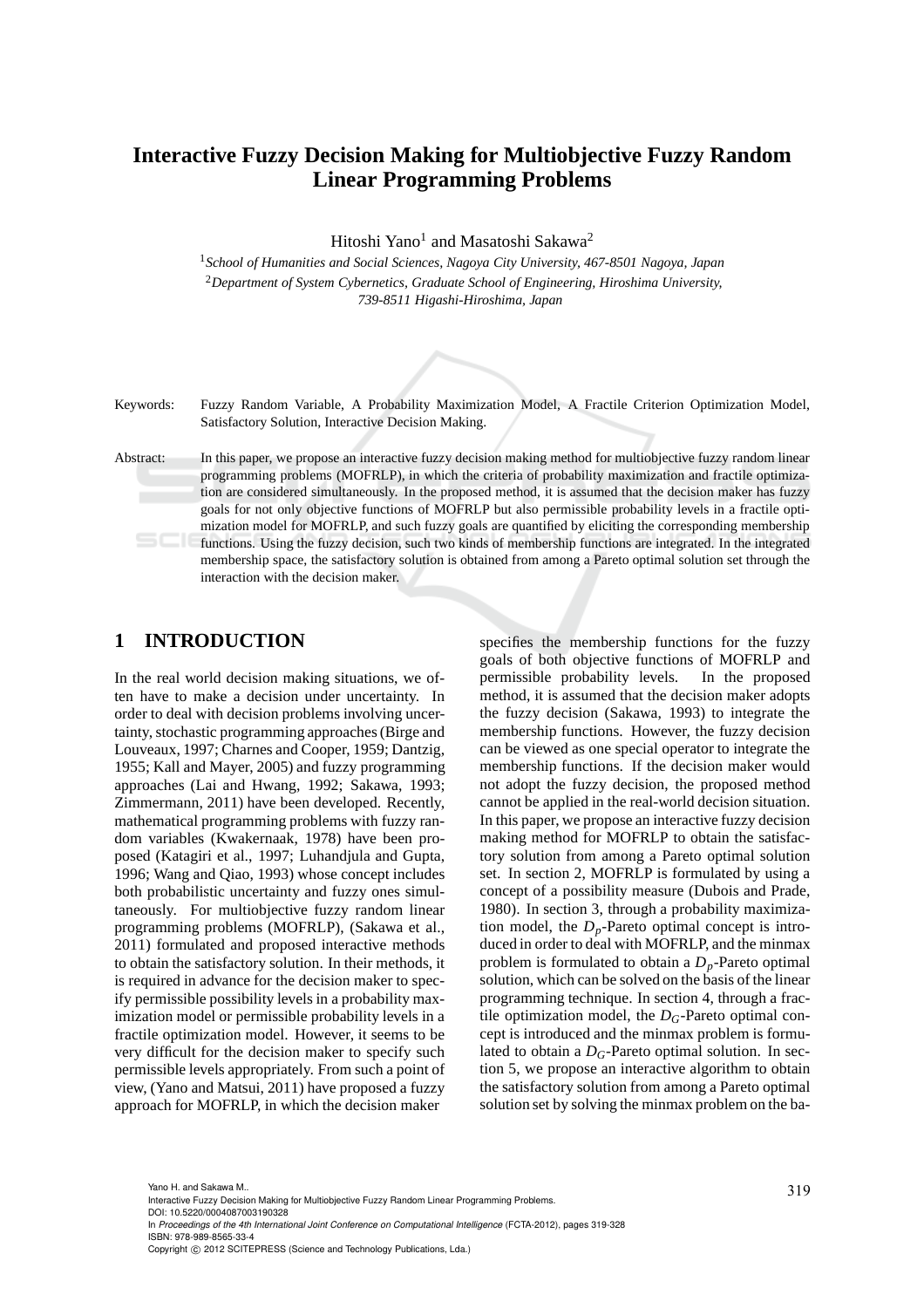sis of the linear programming technique. In section 5, in order to demonstrate the interactive processes under the hypothetical decision maker, a two-objective fuzzy random linear programming problem, as a numerical example, is formulated and solved by using the proposed interactive algorithm. Finally, in section 7, we conclude this paper.

## **2 MULTIOBJECTIVE FUZZY RANDOM LINEAR PROGRAMMING PROBLEMS**

In this section, we focus on multiobjective programming problems involving fuzzy random variable coefficients in objective functions, which is called multiobjective fuzzy random linear programming problem (MOFRLP).

#### **[MOFRLP]**

$$
\min \overline{C}x = (\overline{\overline{c}}_1x, \cdots, \overline{\overline{c}}_kx)
$$

TECHN

subject to

$$
x \in X \stackrel{\text{def}}{=} \{ x \in \mathbb{R}^n \mid Ax \leq b, x \geq 0 \}
$$

where  $x = (x_1, x_2, \dots, x_n)^T$  is an *n* dimensional decision variable column vector, *A* is an  $(m \times n)$  coefficient matrix,  $b = (b_1, \dots, b_m)^T$  is an *m* dimensional column vector.  $\overline{c_i} = (\overline{c_{i1}}, \dots, \overline{c_{in}}), i = 1, \dots, k$ , are coefficient vectors of objective function  $\overline{c}_i x$ , whose elements are fuzzy random variables (Kwakernaak, 1978; Puri and Ralescu, 1986; Sakawa et al., 2011), and the symbols "-" and "˜" mean randomness and fuzziness respectively.

In order to deal with the objective functions  $\tilde{\overline{c}}_i x, i = 1, \dots, k$ , (Sakawa et al., 2011) proposed an LR-type fuzzy random variable which can be regarded as a special version of a fuzzy random variable. Under the occurrence of each elementary event ω,  $\overline{c}_{ij}$ (ω) is a realization of an LR-type fuzzy random variable  $\tilde{\vec{c}}_{ij}$ , which is an LR fuzzy number (Dubois and Prade, 1980) whose membership function is defined as follows.

$$
\mu_{\widetilde{c}_{ij}(\omega)}(s) = \begin{cases} L\left(\frac{\bar{d}_{ij}(\omega) - s}{\bar{\alpha}_{ij}(\omega)}\right) & (s \le \bar{d}_{ij}(\omega) \forall \omega), \\ R\left(\frac{s - \bar{d}_{ij}(\omega)}{\bar{\beta}_{ij}(\omega)}\right) & (s > \bar{d}_{ij}(\omega) \forall \omega), \end{cases}
$$

where the function  $L(t) \stackrel{\text{def}}{=} \max\{0, l(t)\}\$ is a realvalued continuous function from  $[0, \infty)$  to  $[0, 1]$ , and  $l(t)$  is a strictly decreasing continuous function satisfying  $l(0) = 1$ . Also,  $R(t) \stackrel{\text{def}}{=} \max\{0, r(t)\}$  satisfies the same conditions.  $\bar{d}_{ij}, \bar{\alpha}_{ij}, \bar{\beta}_{ij}$  are random variables expressed by  $\bar{d}_{ij} = d_{ij}^{1} + \bar{t}_i d_{ij}^2$ ,  $\bar{\alpha}_{ij} = \alpha_{ij}^1 + \bar{t}_i \alpha_{ij}^2$  and

 $\bar{\beta}_{ij} = \beta_{ij}^1 + \bar{t}_i \beta_{ij}^2$ .  $\bar{t}_i$  is a random variable whose distribution function is denoted by  $T_i(\cdot)$  which is strictly increasing and continuous, and  $d_{ij}^1, d_{ij}^2, \alpha_{ij}^1, \alpha_{ij}^2, \beta_{ij}^1, \beta_{ij}^2$ are constants.

(Sakawa et al., 2011) transformed MOFRLP into a multiobjective stochastic programming problem (MOSP) by using a concept of a possibility measure (Dubois and Prade, 1980). As shown in (Sakawa et al., 2011), the realizations  $\tilde{\vec{c}}_i(\omega)x$  becomes an LR fuzzy number characterized by the following membership functions on the basis of the extension principle (Dubois and Prade, 1980).

$$
\mu_{\widetilde{\mathcal{C}}_i(\omega),X}(y) = \begin{cases} L\left(\frac{\bar{d}_i(\omega),X-y}{\tilde{\alpha}_i(\omega),X}\right) & y \leq \bar{d}_i(\omega),\\ R\left(\frac{y-\bar{d}_i(\omega),X}{\tilde{\beta}_i(\omega),X}\right) & y > \bar{d}_i(\omega), \end{cases}
$$

For the realizations  $\tilde{\vec{c}}_i(\omega)x, i = 1, \dots, k$ , it is assumed that the decision maker has fuzzy goals  $G_i$ ,  $i = 1, \dots, k$ (Sakawa, 1993), whose membership functions  $\mu_{\tilde{G}_i}(y)$ ,  $i = 1, \dots, k$  are continuous and strictly decreasing for minimization problems. By using a concept of a possibility measure (Dubois and Prade, 1980), a degree of possibility that the objective function value  $\overline{c}_i x$  satisfies the fuzzy goal  $G_i$  is expressed as follows (Katagiri et al., 1997).

$$
\Pi_{\widetilde{C}_i X}(\widetilde{G}_i) \stackrel{\text{def}}{=} \sup_{y} \min \{ \mu_{\widetilde{C}_i X}(y), \mu_{\widetilde{G}_i}(y) \} \tag{1}
$$

Using a possibility measure, MOFRLP can be transformed into the following multiobjective stochastic programming problem (MOSP). **[MOSP]**

$$
\max_{X \in X} (\Pi_{\widetilde{C}_1 X}(\widetilde{G}_1), \cdots, \Pi_{\widetilde{C}_k X}(\widetilde{G}_k)) \tag{2}
$$

(Sakawa et al., 2011) transformed MOSP into the usual multiobjective programming problems through a probability maximization model and a fractile maximization model, and proposed interactive algorithms to obtain a satisfactory solution. In their methods, the decision maker must specify permissible probability levels or permissible possibility levels for the objective functions in advance. However, it seems to be very difficult to specify appropriate permissible levels because they have a great influence on the objective function values or distribution function values. In the following sections, by assuming that the decision maker has fuzzy goals for permissible probability levels and permissible possibility levels, we propose an interactive fuzzy decision making method for MOFRLP to obtain a satisfactory solution.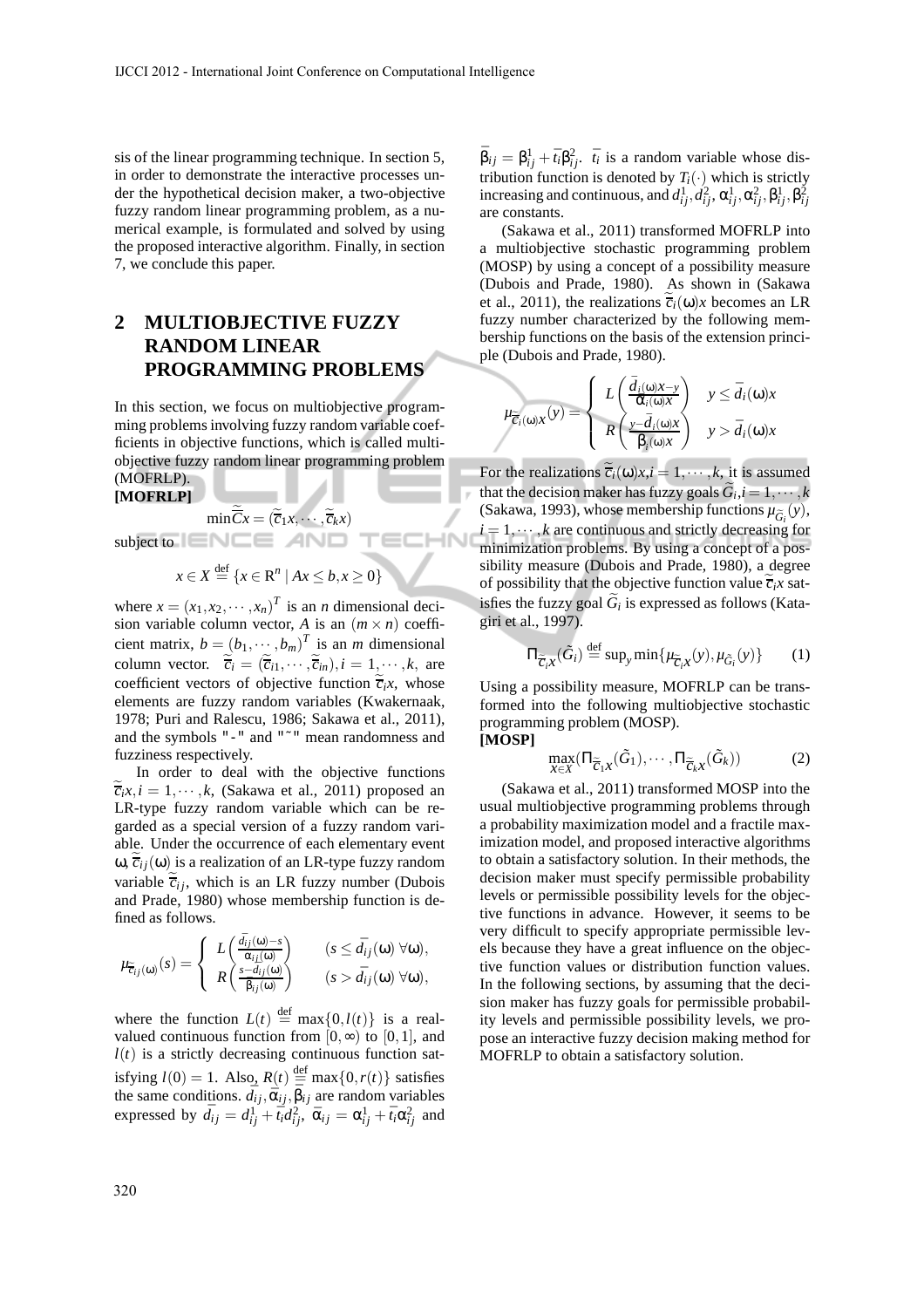## **3 A FORMULATION THROUGH A PROBABILITY MAXIMIZATION MODEL**

For the objective function of MOSP, if the decision maker specifies the permissible possibility level  $h_i \in$ [0,1], then MOSP can be formulated as the following multiobjective programming problem through a probability maximization model. **[MOP1**(*h*)**]**

$$
\max_{X \in X} \qquad (\Pr(\omega \mid \Pi_{\widetilde{C}_1(\omega), X}(\widetilde{G}_1) \ge h_1), \cdots, \\ \Pr(\omega \mid \Pi_{\widetilde{C}_k(\omega), X}(\widetilde{G}_k) \ge h_k))
$$

where  $Pr(\cdot)$  is a probability measure,  $h = (h_1, \dots, h_k)$ is a vector of permissible possibility levels. In  $\text{MOP1}(h)$ , the inequality  $\Pi_{\widetilde{C}_i(\omega),X}(G_i) \geq h_i$  can be equivalently transformed into the following form.

$$
\sup_{y} \min \{ \mu_{\widetilde{C}_i X}(y), \mu_{\widetilde{G}_i}(y) \} \ge h_i,
$$
  

$$
\Leftrightarrow (\widetilde{d}_i(\omega) - L^{-1}(h_i) \widetilde{\alpha}_i(\omega)) x \le \mu_{\widetilde{G}_i}^{-1}(h_i)
$$

where  $L^{-1}(\cdot)$  and  $R^{-1}(\cdot)$  are pseudo-inverse functions. Therefore, using the distribution function  $T_i(\cdot)$ of the random variable  $\bar{t}_i$ , the objective functions in MOP1(*h*) can be expressed as the following form.

$$
\Pr(\omega | \Pi_{\widetilde{C}_i(\omega)x}(\widetilde{G}_i) \ge h_i)
$$
\n
$$
= T_i \left( \frac{\mu_{\widetilde{G}_i}^{-1}(h_i) - (d_i^1 x - L^{-1}(h_i) \alpha_i^1 x)}{d_i^2 x - L^{-1}(h_i) \alpha_i^2 x} \right)
$$
\n
$$
\stackrel{\text{def}}{=} p_i(x, h_i) \tag{3}
$$

where it is assumed that  $(d_i^2 - L^{-1}(0)\alpha_i^2)x > 0$ , *i* = 1,  $\dots$ , *k* for any *x*  $\in$  *X*. As a result, using  $p_i(x, h_i)$ , *i* =  $1, \dots, k$ , MOP1(*h*) can be transformed to the following simple form (Sakawa et al., 2011). **[MOP2**(*h*)**]**

$$
\max_{x \in X} (p_1(x, h_1), \cdots, p_k(x, h_k))
$$

In MOP2(*h*), the decision maker seems to prefer not only the larger value of a permissible possibility level  $h_i$  but also the larger value of the corresponding distribution function  $p_i(x, h_i)$ . Since these values conflict with each other, the larger value of a permissible possibility level  $h_i$  results in the less value of the corresponding distribution function  $p_i(x, h_i)$ . From such a point of view, we consider the following multiobjective programming problem which can be regarded as a natural extension of MOP2(*h*).

### **[MOP3]**

$$
\max_{x \in X, h_i \in [0,1], i=1,\dots,k} (p_1(x, h_1), \dots, p_k(x, h_k),
$$
  

$$
h_1, \dots, h_k)
$$

It should be noted in MOP3 that permissible possibility levels  $h_i$ ,  $i = 1, \dots, k$  are not the fixed values but the decision variables. Considering the imprecise nature of the decision maker's judgment, it is natural to assume that the decision maker has fuzzy goals for  $p_i(x, h_i)$ ,  $i = 1, \dots, k$ . In this section, we assume that such fuzzy goals can be quantified by eliciting the corresponding membership functions. Let us denote a membership function of a distribution function as  $\mu_{p_i}(p_i(x, h_i))$ . Then, MOP3 can be transformed to the following multiobjective programming problem. **[MOP4]**

$$
\max_{x \in X, h_i \in [0,1], i=1,\dots,k} \qquad (\mu_{p_1}(p_1(x,h_1)), \dots, \mu_{p_k}(p_k(x,h_k)), h_1, \dots, h_k)
$$

In order to elicit the membership functions  $\mu_{p_i}(p_i(x, h_i)), i = 1, \cdots, k$  appropriately, we suggest the following procedures. First of all, the decision maker sets the intervals  $H_i = [h_{imin}, h_{imax}]$  for permissible possibility levels, where *hi*min is a maximum value of an unacceptable levels and *hi*max is a minimum value of a sufficiently satisfactory levels. For the interval  $H_i$ , the corresponding interval of  $p_i(x, \hat{h}_i)$ can be defined as  $P_i(H_i) = [p_{imin}, p_{imax}] = \{p_i(x, h_i) |$  $x \in X, h_i \in H_i$ . *p*<sub>imax</sub> can be obtained by solving the following optimization problem.

$$
p_{i\max} \stackrel{\text{def}}{=} \max_{X \in X} p_i(x, h_{i\min})
$$
 (4)

In order to obtain  $p_{\text{imin}}$ , we first solve the optimization problems max $x \in X$   $p_i(x, h_{imax})$ ,  $i = 1, \dots, k$ , and denote the corresponding optimal solutions as  $x_i$ ,  $i = 1, \dots, k$ . Using the optimal solution  $x_i$ ,  $i = 1, \dots, k$ ,  $p_{imin}$  can be obtained as the following minimum value.

$$
p_{i\min} \stackrel{\text{def}}{=} \min_{\ell=1,\cdots,k,\ell\neq i} p_i(x_\ell, h_{i\max}) \tag{5}
$$

For the membership functions  $\mu_{p_i}(p_i(x, h_i)), i =$ 1,  $\dots$ , *k* defined on  $P_i(H_i)$ , we make the following assumption.

#### **Assumption 1.**

 $\mu_{p_i}(p_i(x, h_i)), i = 1, \cdots, k$  are strictly increasing and continuous with respect to  $p_i(x, h_i) \in P_i(H_i)$ , and  $\mu_{p_i}(p_{imin}) = 0, \mu_{p_i}(p_{imax}) = 1.$ 

It should be noted here that  $\mu_{p_i}(p_i(x, h_i))$  is strictly decreasing with respect to  $h_i \in H_i$ . If the decision maker adopts the fuzzy decision (Sakawa, 1993) to integrate  $\mu_{p_i}(p_i(x, h_i))$  and  $h_i$ , MOP4 can be transformed into the following form.

**[MOP5]**

$$
\max_{x \in X, h_i = H_i, i=1,\cdots,k} \left( \mu_{D_{p_1}}(x, h_1), \cdots, \mu_{D_{p_k}}(x, h_k) \right)
$$

where

$$
\mu_{D_{p_i}}(x, h_i) \stackrel{\text{def}}{=} \min\{h_i, \mu_{p_i}(p_i(x, h_i))\} \tag{6}
$$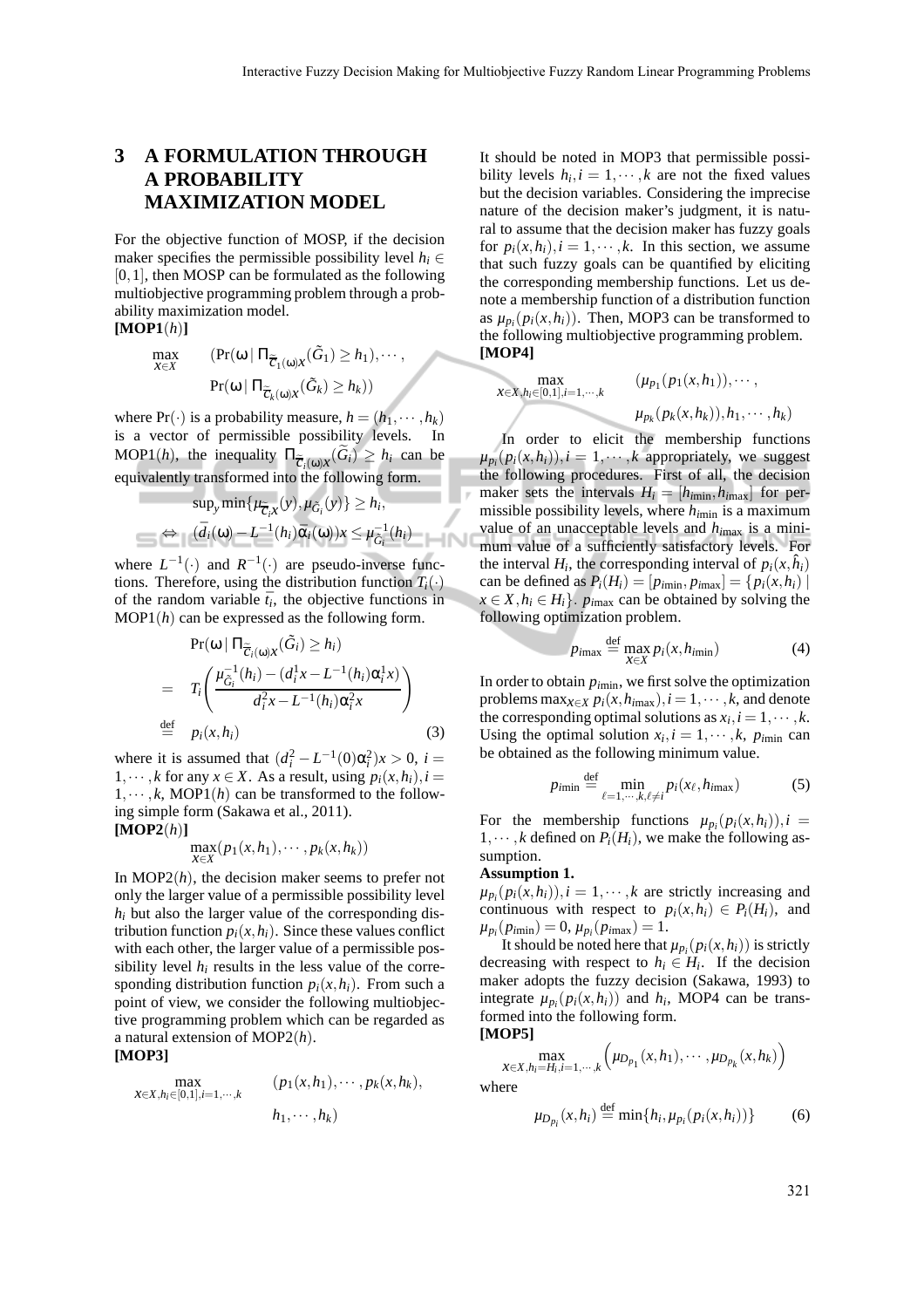In order to deal with MOP5, we introduce a  $D_p$ -Pareto optimal solution concept.

### **Definition 1.**

 $x^* \in X$ ,  $h_i^* \in H_i$ ,  $i = 1, \dots, k$  is said to be a  $D_p$ -Pareto optimal solution to MOP5, if and only if there does not exist another  $x \in X$ ,  $h_i \in H_i$ ,  $i = 1, \dots, k$  such that  $\mu_{D_{p_i}}(x, h_i) \ge \mu_{D_{p_i}}(x^*, h_i^*)$  *i* = 1, ··· , *k* with strict inequality holding for at least one *i*.

For generating a candidate of a satisfactory solution which is also  $D_p$ -Pareto optimal, the decision maker is asked to specify the reference membership values (Sakawa, 1993) in membership space. Once the reference membership values  $\hat{\mu} = (\hat{\mu}_1, \dots, \hat{\mu}_k)$  are specified, the corresponding  $D_p$ -Pareto optimal solution is obtained by solving the following minmax problem.

min *x*∈*X*,*hi*∈*H<sup>i</sup>* ,*i*=1,···,*k*,λ∈Λ

**Service** 

#### **[MINMAX1(***µ*ˆ**)]**

subject to

$$
\mathcal{L}_{\mathcal{A}}(t)
$$

$$
\hat{\mu}_i - \mu_{p_i}(p_i(x, h_i)) \leq \lambda, i = 1, \cdots, k \quad (8)
$$
  
\n
$$
\hat{\mu}_i - h_i \leq \lambda, i = 1, \cdots, k \quad (9)
$$

where

$$
\Lambda = \left[\max_{i=1,\cdots,k} \hat{\mu}_i - 1, \min_{i=1,\cdots,k} \hat{\mu}_i\right].
$$
 (10)

From Assumption 1, the inequality constraints  $(8)$  can be transformed into the following form.

$$
\hat{\mu}_i - \mu_{p_i}(p_i(x, h_i)) \le \lambda \n\Leftrightarrow \mu_{\tilde{G}_i}^{-1}(h_i) \ge (d_i^1 x + T_i^{-1} (\mu_{p_i}^{-1}(\hat{\mu}_i - \lambda)) d_i^2 x) \n-L^{-1}(h_i) (\alpha_i^1 x + T_i^{-1} (\mu_{p_i}^{-1}(\hat{\mu}_i - \lambda)) \alpha_i^2 x)
$$
\n(11)

In (11), because of  $\hat{\mu}_i - \lambda \leq h_i$  and Assumption 1, it holds that  $\mu_{\tilde{G}_i}^{-1}(h_i) \leq \mu_{\tilde{G}_i}^{-1}(\hat{\mu}_i - \lambda)$  and  $L^{-1}(h_i) \leq$  $L^{-1}(\hat{\mu}_i - \lambda)$ . Since it is guaranteed that  $(\alpha_i^1 x + \lambda_i^2)$  $T_i^{-1}(\mu_{p_i}^{-1}(\hat{\mu}_i-\lambda)) \alpha_i^2 x$  > 0, the following inequalities can be derived.

$$
(d_i^1 x + T_i^{-1} (\mu_{p_i}^{-1} (\hat{\mu}_i - \lambda)) d_i^2 x)
$$
  
\n
$$
-L^{-1} (h_i) (\alpha_i^1 x + T_i^{-1} (\mu_{p_i}^{-1} (\hat{\mu}_i - \lambda)) \alpha_i^2 x)
$$
  
\n
$$
\geq (d_i^1 x + T_i^{-1} (\mu_{p_i}^{-1} (\hat{\mu}_i - \lambda)) d_i^2 x)
$$
  
\n
$$
-L^{-1} (\hat{\mu}_i - \lambda) (\alpha_i^1 x + T_i^{-1} (\mu_{p_i}^{-1} (\hat{\mu}_i - \lambda)) \alpha_i^2 x)
$$
  
\n
$$
= (d_i^1 x - L^{-1} (\hat{\mu}_i - \lambda) \alpha_i^1 x)
$$
  
\n
$$
+T_i^{-1} (\mu_{p_i}^{-1} (\hat{\mu}_i - \lambda)) \cdot (d_i^2 x - L^{-1} (\hat{\mu}_i - \lambda) \alpha_i^2 x)
$$
  
\n(12)

From (11) and (12), it holds that

$$
\mu_{\tilde{G}_i}^{-1}(\hat{\mu}_i - \lambda) \ge \mu_{\tilde{G}_i}^{-1}(h_i)
$$
\n
$$
\ge (d_i^1 x - L^{-1}(\hat{\mu}_i - \lambda)\alpha_i^1 x)
$$
\n
$$
+ T_i^{-1}(\mu_{p_i}^{-1}(\hat{\mu}_i - \lambda)) \cdot (d_i^2 x - L^{-1}(\hat{\mu}_i - \lambda)\alpha_i^2 x).
$$

Therefore, MINMAX1 $(\hat{\mu})$  can be reduced to the following minmax problem.  $[MINMAX2(\hat{\mu})]$ 

$$
\min_{X \in X, \lambda \in \Lambda} \lambda \tag{13}
$$

subject to

$$
\mu_{\tilde{G}_i}^{-1}(\hat{\mu}_i - \lambda) \ge (d_i^1 x - L^{-1}(\hat{\mu}_i - \lambda)\alpha_i^1 x) \n+ T_i^{-1}(\mu_{p_i}^{-1}(\hat{\mu}_i - \lambda)) \cdot (d_i^2 x - L^{-1}(\hat{\mu}_i - \lambda)\alpha_i^2 x), \ni = 1, \cdots, k
$$
\n(14)

It should be noted here that the constraints (14) can be reduced to a set of linear inequalities for some fixed value  $\lambda \in \Lambda$ . This means that an optimal solution  $(x^*, \lambda^*)$  of MINMAX2 $(\hat{\mu})$  is obtained by combined use of the bisection method with respect to  $\lambda \in \Lambda$  and the first-phase of the two-phase simplex method of linear programming. The relationships between the optimal solution  $(x^*, \lambda^*)$  of MINMAX2( $\hat{\mu}$ ) and  $D_p$ -Pareto optimal solutions can be characterized by the following theorem.

**Theorem 1.**

 $(7)$ 

(1) If  $x^* \in X, \lambda^* \in \Lambda$  is a unique optimal solution of  $MINMAX2(\hat{\mu})$ , then  $x^* \in X$ ,  $\hat{\mu}_i - \lambda^* \in H_i$ ,  $i = 1, \dots, k$ is a *Dp*-Pareto optimal solution.

(2) If  $x^* \in X, h_i^* \in H_i, i = 1, \dots, k$  is a  $D_p$ -Pareto optimal solution, then  $x^* \in X$ ,  $\lambda^* = \hat{\mu}_i - h_i^* = \hat{\mu}_i \mu_{p_i}(p_i(x^*, h_i^*)), i = 1, \cdots, k$  is an optimal solution of  $MINMAX2(\hat{\mu})$  for some reference membership val $ues \hat{\mu} = (\hat{\mu}_1, \cdots, \hat{\mu}_k).$ (Proof)

(1) From (14), it holds that  $\hat{\mu}_i - \lambda^* \leq \mu_{p_i}(p_i(x^*, \hat{\mu}_i (\lambda^*), i = 1, \dots, k$ . Assume that  $x^* \in X, \hat{\mu}_i - \lambda^* \in H_i, i = 1$  $1, \dots, k$  is not a  $D_p$ -Pareto optimal solution. Then, there exist  $x \in X$ ,  $h_i \in H_i$ ,  $i = 1, \dots, k$  such that

$$
\mu_{D_{p_i}}(x,h_i) = \min\{h_i,\mu_{p_i}(p_i(x,h_i))\}
$$
  
\n
$$
\geq \mu_{D_{p_i}}(x^*,\hat{\mu}_i - \lambda^*)
$$
  
\n
$$
= \hat{\mu}_i - \lambda^*, i = 1, \cdots, k,
$$

with strict inequality holding for at least one *i*. Then it holds that

$$
h_i \geq \hat{\mu}_i - \lambda^*, i = 1, \cdots, k \quad (15)
$$

$$
\mu_{p_i}(p_i(x, h_i)) \geq \hat{\mu}_i - \lambda^*, i = 1, \cdots, k \quad (16)
$$

From Assumption 1, (3) and  $L^{-1}(h_i) \leq L^{-1}(\hat{\mu}_i - \lambda^*),$ (15) and (16) can be transformed as follows.

$$
\mu_{\tilde{G}_i}^{-1}(h_i) \leq \mu_{\tilde{G}_i}^{-1}(\hat{\mu}_i - \lambda^*), i = 1, \dots, k
$$
  
\n
$$
\mu_{\tilde{G}_i}^{-1}(h_i) \geq (d_i^1 x - L^{-1}(\hat{\mu}_i - \lambda^*) \alpha_i^1 x)
$$
  
\n
$$
+ T_i^{-1}(\mu_{p_i}^{-1}(\hat{\mu}_i - \lambda^*))
$$
  
\n
$$
\cdot (d_i^2 x - L^{-1}(\hat{\mu}_i - \lambda^*) \alpha_i^2 x),
$$
  
\n
$$
i = 1, \dots, k
$$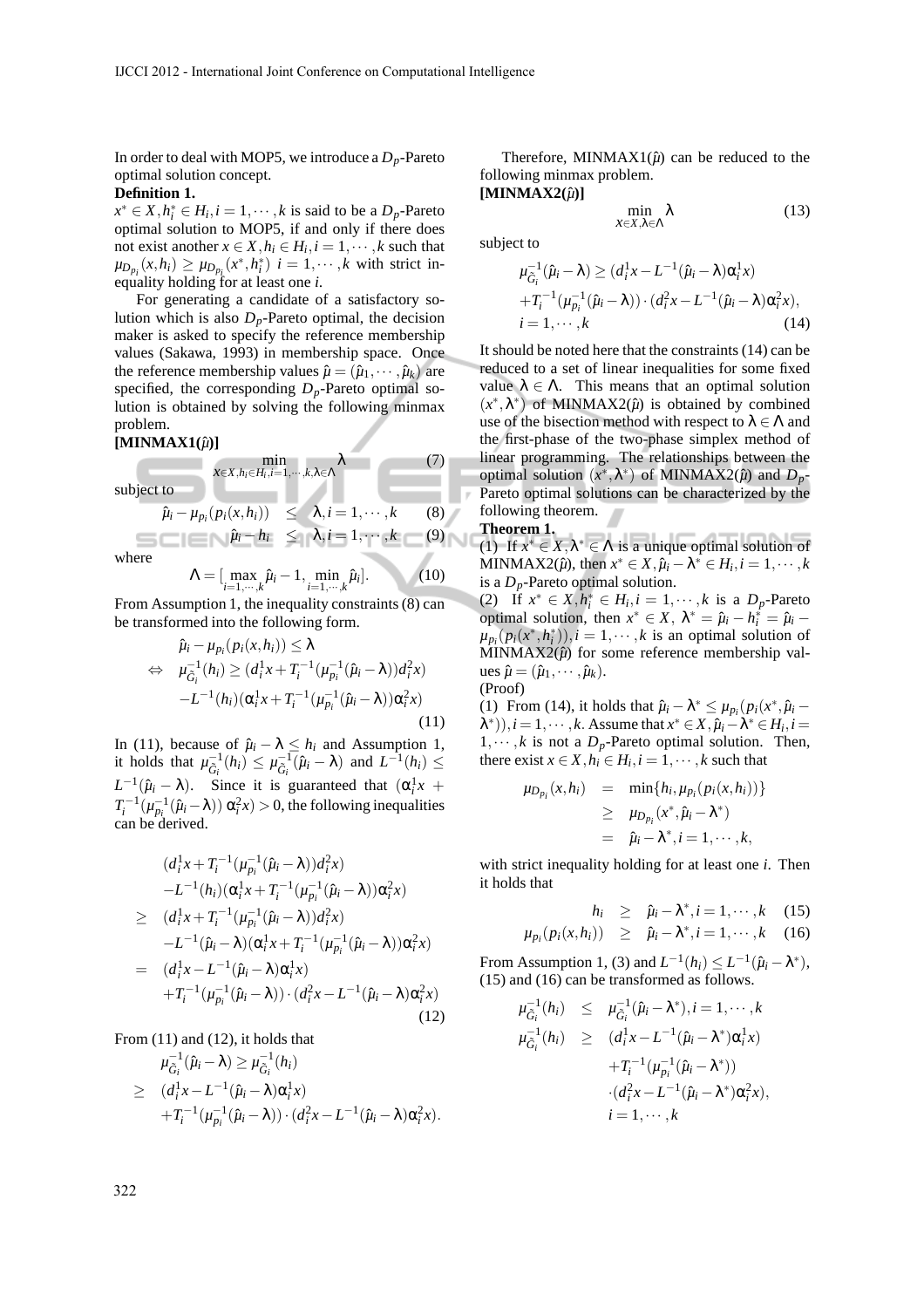As a result, there exists  $x \in X$  such that

$$
\mu_{\tilde{G}_i}^{-1}(\hat{\mu}_i - \lambda^*) - (d_i^1 x - L^{-1}(\hat{\mu}_i - \lambda^*) \alpha_i^1 x)
$$
  
\n
$$
\geq T_i^{-1}(\mu_{p_i}^{-1}(\hat{\mu}_i - \lambda^*)) \cdot (d_i^2 x - L^{-1}(\hat{\mu}_i - \lambda^*) \alpha_i^2 x),
$$
  
\n
$$
i = 1, \dots, k,
$$

which contradicts the fact that  $x^* \in X, \lambda^* \in \Lambda$  is a unique optimal solution to MINMAX2 $(\hat{\mu})$ .

(2) Assume that  $x^* \in X$ ,  $\lambda^* \in \Lambda$  is not an optimal solution to MINMAX2 $(\hat{\mu})$  for any reference membership values  $\hat{\mu} = (\hat{\mu}_1, \dots, \hat{\mu}_k)$ , which satisfy the equalities

$$
\hat{\mu}_i - \lambda^* = h_i^* = \mu_{p_i}(p_i(x^*, h_i^*)), i = 1, \cdots, k. \tag{17}
$$

Then, there exists some  $x \in X, \lambda < \lambda^*$  such that

$$
\mu_{\tilde{G}_i}^{-1}(\hat{\mu}_i - \lambda) - (d_i^1 x - L^{-1}(\hat{\mu}_i - \lambda)\alpha_i^1 x)
$$
  
\n
$$
\geq T_i^{-1}(\mu_{p_i}^{-1}(\hat{\mu}_i - \lambda)) \cdot (d_i^2 x - L^{-1}(\hat{\mu}_i - \lambda)\alpha_i^2 x),
$$
  
\n
$$
\Leftrightarrow \mu_{p_i}(p_i(x, \hat{\mu}_i - \lambda)) \geq \hat{\mu}_i - \lambda, i = 1, \dots, k \quad (18)
$$

Because of (17),(18) and  $\hat{\mu}_i - \lambda > \hat{\mu}_i - \lambda^*, i = 1, \dots, k$ , the following inequalities hold.

 $\mu_{p_i}(p_i(x, h_i))$  >  $\mu_{p_i}(p_i(x^*, h_i^*)), i = 1, \cdots, k$ where  $h_i = \hat{\mu}_i - \lambda \in H_i$ . Then, because of  $h_i > h_i^*$ , there exists  $x \in X$ ,  $h_i \in H_i$ ,  $i = 1, \dots, k$  such that

$$
\mu_{D_{p_i}}(x, h_i) > \mu_{D_{p_i}}(x^*, h_i^*), i = 1, \cdots, k.
$$

This contradicts the fact that  $x^* \in X, h_i^* \in H_i, i =$  $1, \dots, k$  is a  $D_p$ -Pareto optimal solution.

## **4 A FORMULATION THROUGH A FRACTILE OPTIMIZATION MODEL**

If we adopt a fractile optimization model for the objective functions of MOSP, we can convert MOSP to the following multiobjective programming problem, where the decision maker specifies permissible probability levels  $\hat{p}_i$ ,  $i = 1, \dots, k$  in his/her subjective manner (Sakawa et al., 2011).  $[MOP6(\hat{p})]$ 

$$
\max_{x \in X, h_i \in [0,1], i=1,\cdots,k} (h_1, \cdots, h_k)
$$
 (19)

subject to

$$
p_i(x, h_i) \ge \hat{p}_i, i = 1, \cdots, k \tag{20}
$$

where  $\hat{p} = (\hat{p}_1, \dots, \hat{p}_k)$  is a vector of permissible probability levels. Since a distribution function  $T_i(\cdot)$ is continuous and strictly increasing, the constraints (20) can be transformed to the following form.

$$
\hat{p}_i \le p_i(x, h_i) \n\Leftrightarrow \mu_{\tilde{G}_i}^{-1}(h_i) \ge (d_i^1 x - L^{-1}(h_i) \alpha_i^1 x) \n+ T_i^{-1}(\hat{p}_i) \cdot (d_i^2 x - L^{-1}(h_i) \alpha_i^2 x)
$$
\n(21)

Let us define the right-hand side of the inequality (21) as follows.

$$
f_i(x, h_i, \hat{p}_i) \stackrel{\text{def}}{=} (d_i^1 x - L^{-1}(h_i) \alpha_i^1 x) + T_i^{-1}(\hat{p}_i) \cdot (d_i^2 x - L^{-1}(h_i) \alpha_i^2 x) \tag{22}
$$

Then, MOP6( $\hat{p}$ ) can be equivalently transformed into the following form.  $[\textbf{MOP7}(\hat{p})]$ 

$$
\max_{X \in X, h_i \in [0,1], i=1,\cdots,k} (h_1, \cdots, h_k)
$$
 (23)

subject to

$$
\mu_{\tilde{G}_i}(f_i(x, h_i, \hat{p}_i)) \ge h_i, i = 1, \cdots, k \tag{24}
$$

In MOP7 $(\hat{p})$ , let us pay attention to the inequalities (24).  $f_i(x, h_i, \hat{p}_i)$  is continuous and strictly increasing with respect to  $h_i$  for any  $x \in X$ . This means that the left-hand-side of (24) is continuous and strictly decreasing with respect to  $h_i$  for any  $x \in$ *X*. Since the right-hand-side of (24) is continuous and strictly increasing with respect to  $h_i$ , the inequalities (24) must always satisfy the active condition, that is,  $\mu_{\widetilde{G}_i}(f_i(x, h_i, \hat{p}_i)) = h_i, i = 1, \dots, k$  at the optimal solution. From such a point of view, MOP7 $(\hat{p})$  is equivalently expressed as the following form.  $[\textbf{MOP8}(\hat{p})]$ 

$$
\max_{x \in X, h_i \in [0,1], i=1,\cdots,k} \qquad (\mu_{\tilde{G}_1}(f_1(x, h_1, \hat{p}_1)), \cdots, \n\mu_{\tilde{G}_k}(f_k(x, h_k, \hat{p}_k))) \qquad (25)
$$

subject to

$$
\mu_{\tilde{G}_i}(f_i(x, h_i, \hat{p}_i)) = h_i, i = 1, \cdots, k \tag{26}
$$

In order to deal with MOP8 $(\hat{p})$ , the decision maker must specify permissible probability levels  $\hat{p}$ in advance. However, in general, the decision maker seems to prefer not only the larger value of a permissible probability level but also the larger value of the corresponding membership functions  $\mu_{\tilde{G}_i}(\cdot)$ . From such a point of view, we consider the following multiobjective programming problem which can be regarded as a natural extension of MOP8( $\hat{p}$ ). **[MOP9]**

$$
\max_{x \in X, h_i \in [0,1], \hat{p}_i \in (0,1), i=1,\cdots,k} (\mu_{\tilde{G}_1}(f_1(x, h_1, \hat{p}_1)),
$$

$$
\cdots, \mu_{\tilde{G}_k}(f_k(x, h_k, \hat{p}_k)), \hat{p}_1, \cdots, \hat{p}_k)
$$

subject to

$$
\mu_{\tilde{G}_i}(f_i(x, h_i, \hat{p}_i)) = h_i, i = 1, \cdots, k \tag{27}
$$

It should be noted in MOP9 that permissible probability levels are not the fixed values but the decision variables.

Considering the imprecise nature of the decision maker's judgment, we assume that the decision maker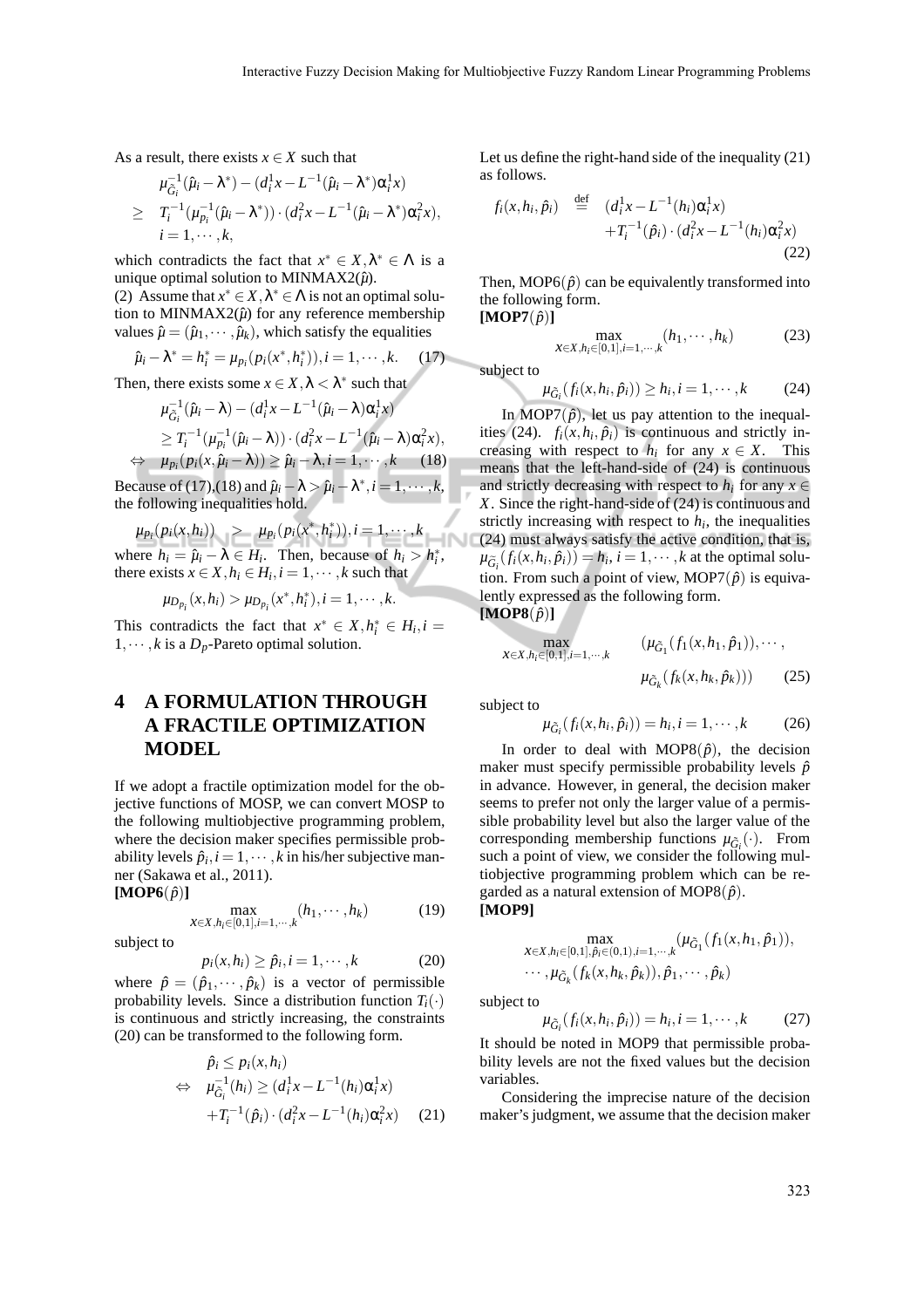has a fuzzy goal for each permissible probability level. Such a fuzzy goal can be quantified by eliciting the corresponding membership function. Let us denote a membership function of a permissible probability level  $\hat{p}_i$  as  $\mu_{\hat{p}_i}(\hat{p}_i)$ . Then, MOP9 can be transformed as the following multiobjective programming problem.

#### **[MOP10]**

$$
\max_{x \in X, h_i \in [0,1], \hat{p}_i \in (0,1), i=1,\dots,k} (\mu_{\tilde{G}_1}(f_1(x, h_1, \hat{p}_1)), \dots, \mu_{\tilde{G}_k}(f_k(x, h_k, \hat{p}_k)), \mu_{\hat{p}_1}(\hat{p}_1), \dots, \mu_{\hat{p}_k}(\hat{p}_k))
$$

subject to

$$
\mu_{\tilde{G}_i}(f_i(x, h_i, \hat{p}_i)) = h_i, i = 1, \cdots, k \tag{28}
$$

In order to elicit the membership functions appropriately, we suggest the following procedures. First of all, the decision maker sets the intervals  $P_i$  =  $[p_{\text{imin}}, p_{\text{imax}}], i = 1, \cdots, k$ , where  $p_{\text{imin}}$  is an unacceptable maximum value of  $\hat{p}_i$  and  $p_{imax}$  is a sufficiently satisfactory minimum value of  $\hat{p}_i$ . Throughout this section, we make the following assumption. **INC Assumption 2.**

 $\mu_{\hat{p}_i}(\hat{p}_i), i = 1, \cdots, k$  are strictly increasing and continuous with respect to  $\hat{p}_i \in P_i$ , and  $\mu_{\hat{p}_i}(p_{i_{\text{min}}}) = 0$ ,  $\mu_{\hat{p}_i}(p_{i_{max}}) = 1.$ 

Corresponding to the interval  $P_i$ , the interval of  $h_i$ , which is defined as  $H_i(P_i) = [h_{imin}, h_{imax}]$ , can be obtained as follows. The maximum value *hi*max can be obtained by solving the following problem.

$$
\min_{x \in X, h_i \in [0,1]} f_i(x, h_i, p_{i\min}) \tag{29}
$$

subject to 
$$
h_i = \mu_{\tilde{G}_i}(f_i(x, h_i, p_{i\min}))
$$
 (30)

This is equivalent to the following problem.

$$
h_{\text{imax}} \stackrel{\text{def}}{=} \max_{X \in X, h_i \in [0,1]} h_i \tag{31}
$$

subject to

$$
\mu_{\tilde{G}_i}^{-1}(h_i) = (d_i^1 x - L^{-1}(h_i)\alpha_i^1 x) \n+ T_i^{-1}(p_{i\min}) \cdot (d_i^2 x - L^{-1}(h_i)\alpha_i^2 x)
$$
\n(32)

The optimal solution  $x^*, h_i^*, i = 1, \dots, k$  of the above problem can be obtained by combined use of the bisection method with respect to  $h_i \in [0,1]$  and the firstphase of the two-phase simplex method of linear programming. In order to obtain *hi*min, we first solve the following *k* linear programming problems.

$$
\min_{\substack{x \in X, h_i \in [0,1]}} f_i(x, h_i, p_{i\text{max}}) \tag{33}
$$

subject to 
$$
h_i = \mu_{\tilde{G}_i}(f_i(x, h_i, p_{i\text{max}}))
$$
 (34)

Let  $(x_i^*, h_i^*), i = 1, \dots, k$  be the above optimal solution. Using the optimal solutions  $(x_i^*, h_i^*), i = 1, \dots, k, h_{\text{min}}$ can be obtained as follows.

$$
h_{\text{imin}} \stackrel{\text{def}}{=} \min_{\ell=1,\cdots,k,\ell\neq i} \mu_{\tilde{G}_i}(f_i(x_\ell^*,h_\ell^*,p_{\text{imax}})) \tag{35}
$$

It should be noted here that,  $\mu_{\tilde{G}_i}(f_i(x, h_i, \hat{p}_i))$  is strictly decreasing with respect to  $\hat{p}_i$ . If the decision maker adopts the fuzzy decision (Sakawa, 1993) to integrate  $\mu_{\tilde{G}_i}(f_i(x, h_i, \hat{p}_i))$  and  $\mu_{\hat{p}_i}(\hat{p}_i)$ , MOP10 can be transformed into the following form. **[MOP11]**

$$
\max_{x \in X, \hat{p}_i \in P_i, h_i \in H_i(P_i), i=1,\cdots,k} \left( \mu_{D_{G_1}}(x, h_1, \hat{p}_1), \cdots, \mu_{D_{G_k}}(x, h_k, \hat{p}_k) \right) (36)
$$

subject to

$$
\mu_{\tilde{G}_i}(f_i(x, h_i, \hat{p}_i)) = h_i, i = 1, \cdots, k \tag{37}
$$

where

$$
\mu_{D_{G_i}}(x, h_i, \hat{p}_i) \stackrel{\text{def}}{=} \min{\{\mu_{\hat{p}_i}(\hat{p}_i), \mu_{\tilde{G}_i}(f_i(x, h_i, \hat{p}_i))\}}
$$
(38)

In order to deal with MOP11, we introduce a *DG*-Pareto optimal solution concept.

### **Definition 2.**

 $x^* \in X, \hat{p}_i^* \in P_i, h_i^* \in H_i(P_i), i = 1, \dots, k$  is said to be a *DG*-Pareto optimal solution to MOP11, if and only if there does not exist another  $x \in X, \hat{p}_i \in$  $P_i, h_i \in H_i(P_i), i = 1, \dots, k$  such that  $\mu_{D_{G_i}}(x, h_i, \hat{p}_i) \geq$  $\mu_{D_{G_i}}(x^*, h_i^*, \hat{p}_i^*)$ , *i* = 1, ···, *k* with strict inequality holding for at least one *i*, where  $\mu_{\tilde{G}_i}(f_i(x^*, h_i^*, \hat{p}_i^*))$  =  $h_i^*$ ,  $\mu_{\tilde{G}_i}(f_i(x, h_i, \hat{p}_i)) = h_i, i = 1, \dots, k.$ 

For generating a candidate of a satisfactory solution which is also  $D<sub>G</sub>$ -Pareto optimal, the decision maker is asked to specify the reference membership values (Sakawa, 1993). Once the reference membership values  $\hat{\mu} = (\hat{\mu}_1, \dots, \hat{\mu}_k)$  are specified, the corresponding *DG*-Pareto optimal solution is obtained by solving the following minmax problem.  $[MINMAX3(\hat{\mu})]$ 

$$
\min_{X \in X, \hat{p}_i \in P_i, h_i \in H_i(P_i), i=1,\cdots,k, \lambda \in \Lambda} \lambda
$$
 (39)

subject to

*µG*˜

$$
\hat{\mu}_i - \mu_{\hat{p}_i}(\hat{p}_i) \leq \lambda, i = 1, \cdots, k,
$$
 (40)

$$
\hat{\mu}_i - h_i \leq \lambda, i = 1, \cdots, k, \qquad (41)
$$

$$
u_{\tilde{G}_i}(f_i(x, h_i, \hat{p}_i)) = h_i, i = 1, \cdots, k. \quad (42)
$$

where

$$
\Lambda = [\max_{i=1,\cdots,k} \hat{\mu}_i - 1, \min_{i=1,\cdots,k} \hat{\mu}_i].
$$
 (43)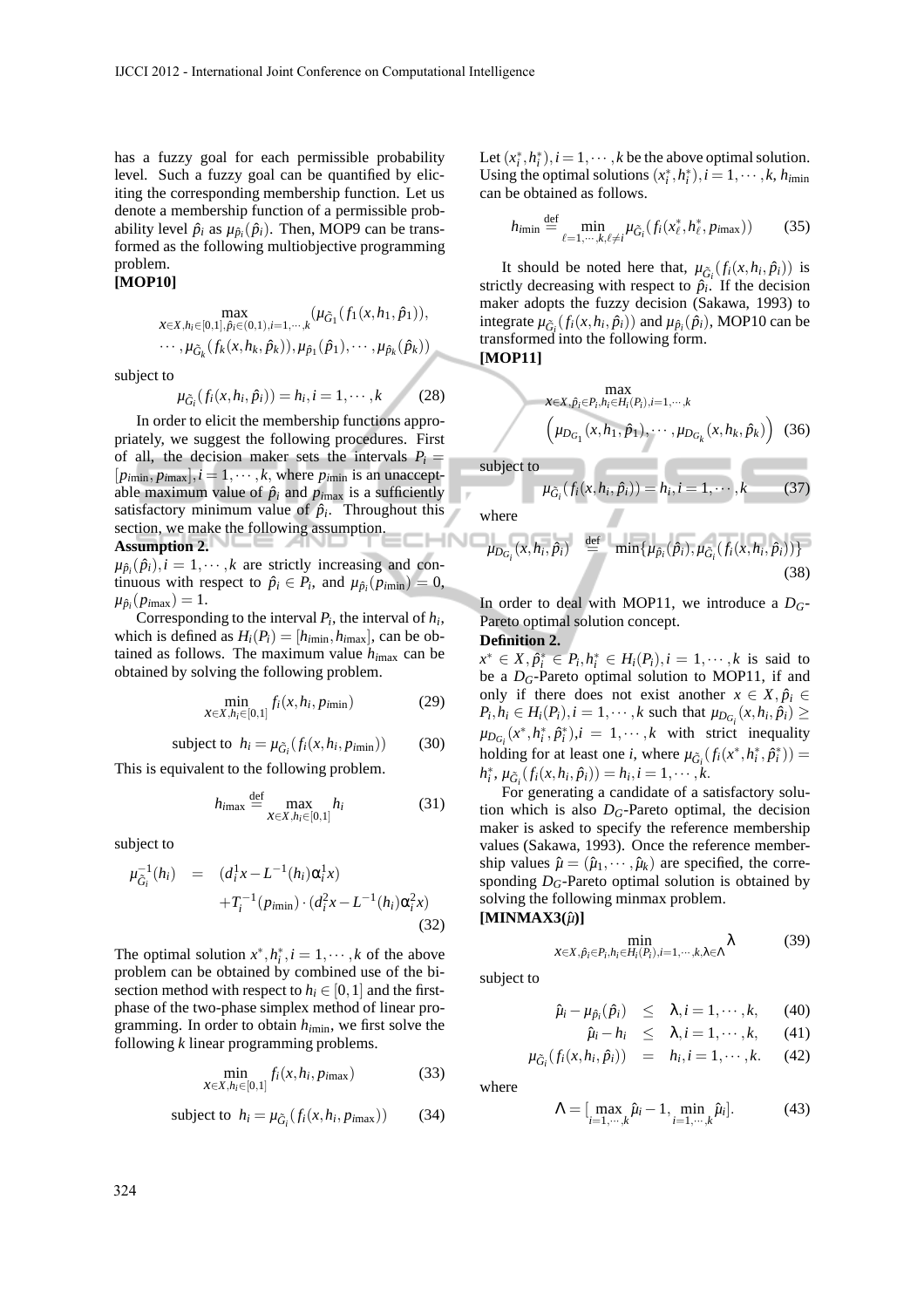In the constraints (41) and (42), it holds that

$$
h_i = \mu_{\tilde{G}_i}(f_i(x, h_i, \hat{p}_i)) \ge \hat{\mu}_i - \lambda,
$$
  
\n
$$
\Leftrightarrow \mu_{\tilde{G}_i}^{-1}(h_i) = f_i(x, h_i, \hat{p}_i) \le \mu_{\tilde{G}_i}^{-1}(\hat{\mu}_i - \lambda)
$$
  
\n
$$
\Leftrightarrow \mu_{\tilde{G}_i}^{-1}(h_i) = (d_i^1 x - L^{-1}(h_i) \alpha_i^1 x)
$$
  
\n
$$
+ T_i^{-1}(\hat{p}_i) \cdot (d_i^2 x - L^{-1}(h_i) \alpha_i^2 x)
$$
  
\n
$$
\le \mu_{\tilde{G}_i}^{-1}(\hat{\mu}_i - \lambda).
$$
 (44)

In the right hand side of (44), because of  $L^{-1}(h_i) \leq$  $L^{-1}(\hat{\mu}_i - \lambda)$  and  $\alpha_i^1 x + T_i^{-1}(\hat{p}_i) \alpha_i^2 x > 0$ , it holds that

$$
(d_i^1 x - L^{-1}(h_i)\alpha_i^1 x) +T_i^{-1}(\hat{p}_i) \cdot (d_i^2 x - L^{-1}(h_i)\alpha_i^2 x) \geq (d_i^1 x + T_i^{-1}(\hat{p}_i)d_i^2 x) -L^{-1}(\hat{\mu}_i - \lambda) (\alpha_i^1 x + T_i^{-1}(\hat{p}_i)\alpha_i^2 x) . (45)
$$

Using  $(44)$  and  $(45)$ , it holds that

$$
\mu_{G_i}^{-1}(\hat{\mu}_i - \lambda)
$$
\n
$$
\geq (d_i^1 x + T_i^{-1}(\hat{p}_i) d_i^2 x)
$$
\n
$$
-L^{-1}(\hat{\mu}_i - \lambda) (\alpha_i^1 x + T_i^{-1}(\hat{p}_i) \alpha_i^2 x)
$$
\n
$$
= (d_i^1 x - L^{-1}(\hat{\mu}_i - \lambda) \alpha_i^1 x)
$$
\n
$$
+T_i^{-1}(\hat{p}_i) \cdot (d_i^2 x - L^{-1}(\hat{\mu}_i - \lambda) \alpha_i^2 x). \quad (46)
$$

Moreover, because of  $\hat{p}_i \ge \mu_{\hat{p}_i}^{-1}(\hat{\mu}_i - \lambda)$ , (46) can be transformed into the following form.

$$
T_i \left( \frac{\mu_{\tilde{G}_i}^{-1} (\hat{\mu}_i - \lambda) - (d_i^1 x - L^{-1} (\hat{\mu}_i - \lambda) \alpha_i^1 x)}{d_i^2 x - L^{-1} (\hat{\mu}_i - \lambda) \alpha_i^2 x} \right)
$$
  
\n
$$
\geq \hat{p}_i \geq \mu_{\tilde{p}_i}^{-1} (\hat{\mu}_i - \lambda),
$$
  
\n
$$
\Leftrightarrow \mu_{\tilde{G}_i}^{-1} (\hat{\mu}_i - \lambda) \geq (d_i^1 x - L^{-1} (\hat{\mu}_i - \lambda) \alpha_i^1 x)
$$
  
\n
$$
+ T_i^{-1} (\mu_{\tilde{p}_i}^{-1} (\hat{\mu}_i - \lambda)) \cdot (d_i^2 x - L^{-1} (\hat{\mu}_i - \lambda) \alpha_i^2 x)
$$
  
\n(47)

Therefore, MINMAX3 $(\hat{\mu})$  can be reduced to the following minmax problem.

$$
[\mathbf{MINMAX4}(\hat{\mu})]
$$

$$
\min_{X \in X, \lambda \in \Lambda} \lambda \tag{48}
$$

subject to

$$
\mu_{\tilde{G}_i}^{-1}(\hat{\mu}_i - \lambda) \ge (d_i^1 x - L^{-1}(\hat{\mu}_i - \lambda)\alpha_i^1 x) + T_i^{-1}(\mu_{\hat{\mu}_i}^{-1}(\hat{\mu}_i - \lambda)) \cdot (d_i^2 x - L^{-1}(\hat{\mu}_i - \lambda)\alpha_i^2 x), i = 1, \cdots, k
$$
 (49)

It should be noted here that MINMAX4 $(\hat{\mu})$  is equivalent to MINMAX2 $(\hat{\mu})$ . The relationships between the optimal solution  $(x^*, \lambda^*)$  of MINMAX4 $(\hat{\mu})$  and  $D_G$ -Pareto optimal solutions can be characterized by the following theorem.

#### **Theorem 2.**

NC

(1) If  $x^* \in X, \lambda^* \in \Lambda$  is a unique optimal solution of MINMAX4( $\hat{\mu}$ ), then  $x^* \in X$ ,  $\hat{\rho}_i^* = \mu_{\hat{\rho}_i}^{-1}(\hat{\mu}_i - \lambda^*) \in$  $P_i, h_i^* = \hat{\mu}_i - \lambda^* \in H_i(P_i), i = 1, \dots, k$  is a  $D_G$ -Pareto optimal solution.

(2) If  $x^* \in X, \hat{p}_i^* \in P_i, h_i^* \in H_i(P_i), i = 1, \dots, k$  is a *D<sub>G</sub>*-Pareto optimal solution, then  $x^* \in X$ ,  $\lambda^* = \hat{\mu}_i$  –  $\mu_{\hat{p}_i}(\hat{p}_i^*) = \hat{\mu}_i - \mu_{\tilde{G}_i}(f_i(x^*, h_i^*, \hat{p}_i^*)), i = 1, \cdots, k \text{ is an op-}$ timal solution of MINMAX4 $(\hat{\mu})$  for some reference membership values  $\hat{\mu} = (\hat{\mu}_1, \cdots, \hat{\mu}_k)$ . (Proof)

(1) From (49), it holds that

$$
\hat{\mu}_i - \lambda^* \leq \mu_{\tilde{G}_i}(f_i(x^*, \hat{\mu}_i - \lambda^*, \mu_{\hat{p}_i}^{-1}(\hat{\mu}_i - \lambda^*))),
$$

and it is obvious that  $\hat{\mu}_i - \lambda^* = \mu_{\hat{p}_i}(\mu_{\hat{p}_i}^{-1}(\hat{\mu}_i - \lambda^*))$ . Assume that  $x^* \in X, \hat{\mu}_i - \lambda^* \in H_i(P_i), \mu_{\hat{p}_i}^{-1}(\hat{\mu}_i - \lambda^*) \in$  $P_i$ ,  $i = 1, \dots, k$  is not a  $D_G$ -Pareto optimal solution. Then, there exist  $x \in X$ ,  $\hat{p}_i \in P_i$ ,  $h_i \in H_i(P_i)$ ,  $i = 1, \dots, k$ such that

$$
\mu_{D_{G_i}}(x, h_i, \hat{p}_i) = \min{\{\mu_{\hat{p}_i}(\hat{p}_i), \mu_{\tilde{G}_i}(f_i(x, h_i, \hat{p}_i))\}}
$$
  
\n
$$
\geq \mu_{D_{G_i}}(x^*, \hat{\mu}_i - \lambda^*, \mu_{\hat{p}_i}^{-1}(\hat{\mu}_i - \lambda^*))
$$
  
\n
$$
= \hat{\mu}_i - \lambda^*, i = 1, \dots, k,
$$

with strict inequality holding for at least one *i*, and  $\mu_{\tilde{G}_i}(f_i(x, h_i, \hat{p}_i)) = h_i, i = 1, \cdots, k$ . Then it holds that

$$
\mu_{\hat{\rho}_i}(\hat{p}_i) \geq \hat{\mu}_i - \lambda^*, i = 1, \cdots, k, (50)
$$
  

$$
\mu_{\tilde{G}_i}(f_i(x, h_i, \hat{p}_i)) \geq \hat{\mu}_i - \lambda^*, i = 1, \cdots, k. (51)
$$

From Assumption 2 and  $(22)$ ,  $(50)$  and  $(51)$  can be transformed as follows.

$$
\hat{p}_i \geq \mu_{\hat{p}_i}^{-1}(\hat{\mu}_i - \lambda^*), i = 1, \cdots, k
$$
\n
$$
\hat{p}_i \leq T_i \bigg( \frac{\mu_{\tilde{G}_i}^{-1}(\hat{\mu}_i - \lambda^*) - (d_i^1 x - L^{-1}(h_i) \alpha_i^1 x)}{d_i^2 x - L^{-1}(h_i) \alpha_i^2 x} \bigg),
$$
\n
$$
i = 1, \cdots, k
$$

Because of  $L^{-1}(h_i) \le L^{-1}(\hat{\mu}_i - \lambda^*), i = 1, \cdots, k$ , there exists  $x \in X$  such that

$$
\mu_{\tilde{G}_i}^{-1}(\hat{\mu}_i - \lambda^*) - (d_i^1 x - L^{-1}(h_i)\alpha_i^1 x)
$$
\n
$$
\geq T_i^{-1}(\mu_{\hat{P}_i}^{-1}(\hat{\mu}_i - \lambda^*)) \cdot (d_i^2 x - L^{-1}(h_i)\alpha_i^2 x),
$$
\n
$$
\Leftrightarrow \mu_{\tilde{G}_i}^{-1}(\hat{\mu}_i - \lambda^*) \geq
$$
\n
$$
(d_i^1 x + T_i^{-1}(\mu_{\hat{P}_i}^{-1}(\hat{\mu}_i - \lambda^*)) \cdot d_i^2 x)
$$
\n
$$
-L^{-1}(h_i)(\alpha_i^1 x + T_i^{-1}(\mu_{\hat{P}_i}^{-1}(\hat{\mu}_i - \lambda^*)) \cdot \alpha_i^2 x),
$$
\n
$$
\Leftrightarrow \mu_{\tilde{G}_i}^{-1}(\hat{\mu}_i - \lambda^*) \geq (d_i^1 x + T_i^{-1}(\mu_{\hat{P}_i}^{-1}(\hat{\mu}_i - \lambda^*)) \cdot d_i^2 x)
$$
\n
$$
-L^{-1}(\hat{\mu}_i - \lambda^*)(\alpha_i^1 x + T_i^{-1}(\mu_{\hat{P}_i}^{-1}(\hat{\mu}_i - \lambda^*)) \cdot \alpha_i^2 x)
$$
\n
$$
i = 1, \dots, k.
$$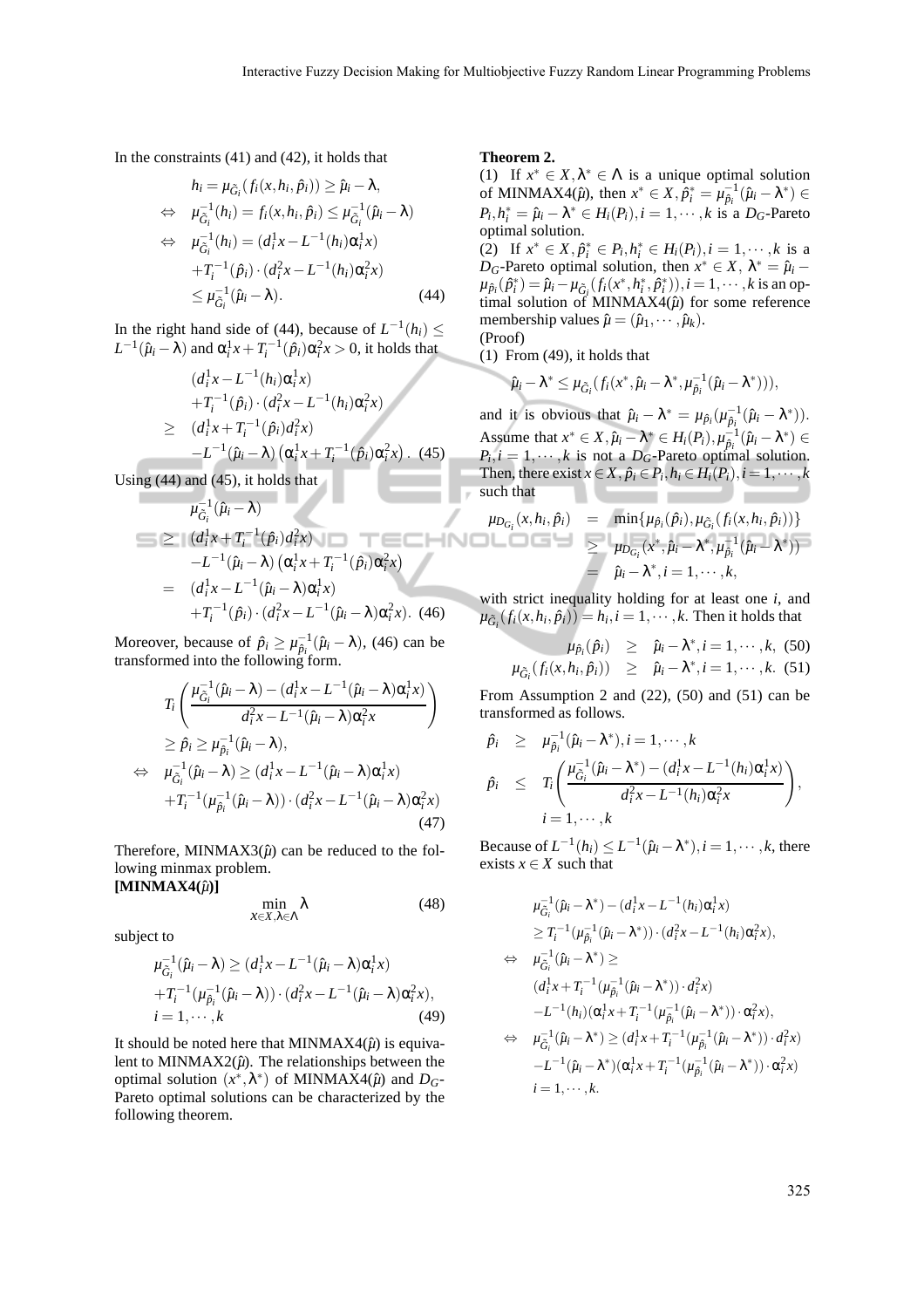This contradicts the fact that  $x^* \in X, \lambda^* \in \Lambda$  is a unique optimal solution to MINMAX4( $\hat{\mu}$ ).

(2) Assume that  $x^* \in X$ ,  $\lambda^* \in \Lambda$  is not an optimal solution to MINMAX4 $(\hat{\mu})$  for any reference membership values  $\hat{\mu} = (\hat{\mu}_1, \dots, \hat{\mu}_k)$  which satisfy the equalities

$$
\hat{\mu}_i - \lambda^* = \mu_{\hat{p}_i}(\hat{p}_i^*) = \mu_{\tilde{G}_i}(f_i(x^*, h_i^*, \hat{p}_i^*)), \n i = 1, \cdots, k.
$$
\n(52)

Then, there exists some  $x \in X, \lambda < \lambda^*$  such that

$$
\mu_{\tilde{G}_i}^{-1}(\hat{\mu}_i - \lambda) - (d_i^1 x - L^{-1}(\hat{\mu}_i - \lambda)\alpha_i^1 x)
$$
\n
$$
\geq T_i^{-1}(\mu_{\hat{\mu}_i}^{-1}(\hat{\mu}_i - \lambda)) \cdot (d_i^2 x - L^{-1}(\hat{\mu}_i - \lambda)\alpha_i^2 x),
$$
\n
$$
\Leftrightarrow \mu_{\tilde{G}_i}(f_i(x, \hat{\mu}_i - \lambda, \mu_{\hat{\mu}_i}^{-1}(\hat{\mu}_i - \lambda)) \geq \hat{\mu}_i - \lambda
$$
\n
$$
i = 1, \cdots, k.
$$
\n(53)

Because of (52), (53) and  $\hat{\mu}_i - \lambda > \hat{\mu}_i - \lambda^*, i = 1, \dots, k$ , the following inequalities hold.

$$
\mu_{\hat{p}_i}(\hat{p}_i) > \mu_{\hat{p}_i}(\hat{p}_i^*), i = 1, \cdots, k
$$
  

$$
\mu_{\tilde{G}_i}(f_i(x, \hat{h}_i, \hat{p}_i)) > \mu_{\tilde{G}_i}(f_i(x^*, h_i^*, \hat{p}_i^*)),
$$
  

$$
i = 1, \cdots, k
$$

where  $\hat{p}_i = \mu_{\hat{p}_i}^{-1}(\mu_i - \lambda) \in P_i$ ,  $\hat{h}_i = \hat{\mu}_i - \lambda \in H_i(P_i)$ ,  $i =$ 1,  $\cdots$  *k*. This means that there exists some  $x \in X$ ,  $\hat{p}_i \in$  $P_i, \hat{h}_i \in H_i(P_i), i = 1, \dots, k$  such that  $\mu_{D_{G_i}}(x, \hat{h}_i, \hat{p}_i)$  $\mu_{D_{G_i}}(x^*, h_i^*, \hat{p}_i^*)$ ,  $i = 1, \dots, k$ . This contradicts the fact that  $x^* \in X$ ,  $\hat{p}_i^* \in P_i$ ,  $h_i^* \in H_i(P_i)$ ,  $i = 1, \dots, k$  is a  $D_G$ -Pareto optimal solution.

## **5 AN INTERACTIVE ALGORITHM**

In this section, we propose an interactive algorithm to obtain a satisfactory solution from among a *DG*-Pareto optimal solution set. From Theorem 2, it is not guaranteed that the optimal solution  $(x^*, \lambda^*)$ of MINMAX4 $(\hat{\mu})$  is  $D_G$ -Pareto optimal, if it is not unique. In order to guarantee the  $D<sub>G</sub>$ -Pareto optimality, we first assume that *k* constraints (49) of MINMAX4 $(\hat{\mu})$  are active at the optimal solution (*x* ∗ ,λ ∗ ), *i*.*e*.,

$$
\mu_{\tilde{G}_i}^{-1}(\hat{\mu}_i - \lambda^*) - (d_i^1 x^* - L^{-1}(\hat{\mu}_i - \lambda^*) \alpha_i^1 x^*)
$$
  
=  $T_i^{-1}(\mu_{\hat{p}_i}^{-1}(\hat{\mu}_i - \lambda^*))$   
 $\cdot (d_i^2 x^* - L^{-1}(\hat{\mu}_i - \lambda^*) \alpha_i^2 x^*),$   
 $i = 1, \dots, k.$  (54)

If the *j*-th constraint of (49) is inactive, *i*.*e*.,

$$
\mu_{\tilde{G}_j}^{-1}(\hat{\mu}_j - \lambda^*) - (d_j^1 x^* - L^{-1}(\hat{\mu}_j - \lambda^*) \alpha_j^1 x^*)
$$
  
>  $T_j^{-1}(\mu_{\hat{p}_j}^{-1}(\hat{\mu}_j - \lambda^*))$   
 $\cdot (d_j^2 x^* - L^{-1}(\hat{\mu}_j - \lambda^*) \alpha_j^2 x^*),$   
 $\Leftrightarrow \mu_{\tilde{G}_j}^{-1}(\hat{\mu}_j - \lambda^*) > f_j(x^*, \hat{\mu}_j - \lambda^*, \mu_{\hat{p}_j}^{-1}(\hat{\mu}_j - \lambda^*)),$ \n(55)

we can convert the inactive constraint (55) into the active one by applying the bisection method for the reference membership value  $\hat{\mu}_j \in [\lambda^*, \lambda^* + 1]$ .

For the optimal solution ∗ ,λ ∗ ) of MINMAX4 $(\hat{\mu})$ , where the active conditions (54) are satisfied, we solve the  $D<sub>G</sub>$ -Pareto optimality test problem defined as follows.

### **[***DG***-Pareto Optimality Test Problem.]**

$$
\max_{x \in X, \varepsilon_i \ge 0, i=1, \cdots, k} w = \sum_{i=1}^k \varepsilon_i
$$
\nsubject to

\n
$$
T_i^{-1}(\mu_{\hat{p}_i}^{-1}(\hat{\mu}_i - \lambda^*)) \cdot (d_i^2 x - L^{-1}(\hat{\mu}_i - \lambda^*) \alpha_i^2 x)
$$
\n
$$
+ (d_i^1 x - L^{-1}(\hat{\mu}_i - \lambda^*) \alpha_i^1 x) + \varepsilon_i
$$
\n
$$
= T_i^{-1}(\mu_{\hat{p}_i}^{-1}(\hat{\mu}_i - \lambda^*)) \cdot (d_i^2 x^* - L^{-1}(\hat{\mu}_i - \lambda^*) \alpha_i^2 x^*)
$$
\n
$$
+ (d_i^1 x^* - L^{-1}(\hat{\mu}_i - \lambda^*) \alpha_i^1 x^*), i = 1, \cdots, k \quad (57)
$$

For the optimal solution of the above test problem, the following theorem holds.

#### **Theorem 3.**

HNC

For the optimal solution  $\check{x}, \check{\epsilon}_i, i = 1, \dots, k$  of the test problem (56)-(57), if  $w = 0$  (equivalently,  $\check{\varepsilon}_i =$  $(0,i=1,\cdots,k),\; x^*\in X, \mu_{\hat{\rho}_i}^{-1}(\hat{\mu}_i-\hat{\lambda}^*)\in P_i, \hat{\mu}_i-\lambda^*\in \mathbb{R}$  $H_i(P_i)$ ,  $i = 1, \dots, k$  is a *D<sub>G</sub>*-Pareto optimal solution.

Now, following the above discussions, we can present the interactive algorithm in order to derive a satisfactory solution from among a *DG*-Pareto optimal solution set.

#### **[An Interactive Algorithm.]**

**Step 1:** The decision maker sets the membership functions  $\mu_{\tilde{G}_i}(y)$ ,  $i = 1, \dots, k$  for the fuzzy goals of the objective functions in MOFRLP.

**Step 2:** The decision maker sets his/her membership function  $\mu_{\hat{p}_i}(\hat{p}_i)$ .

**Step 3:** Set the initial reference membership values as  $\hat{\mu}_i = 1, i = 1, \cdots, k$ .

**Step 4:** Solve MINMAX4 $(\hat{\mu})$  by combined use of the bisection method  $\lambda \in \Lambda$  and the first-phase of the two-phase simplex method of linear programming, and obtain the optimal solution  $(x^*, \lambda^*)$ . For the optimal solution  $(x^*, \lambda^*)$ , The corresponding  $D_G$ -Pareto optimality test problem (56)-(57) is formulated and solved.

**Step 5:** If the decision maker is satisfied with the current values of the  $D_G$ -Pareto optimal solution  $\mu_{D_{G_i}}(x^*, h_i^*, \hat{p}_i^*), i = 1, \dots, k$  where  $\hat{p}_i^* = \mu_{\hat{p}_i}^{-1}(\hat{\mu}_i -$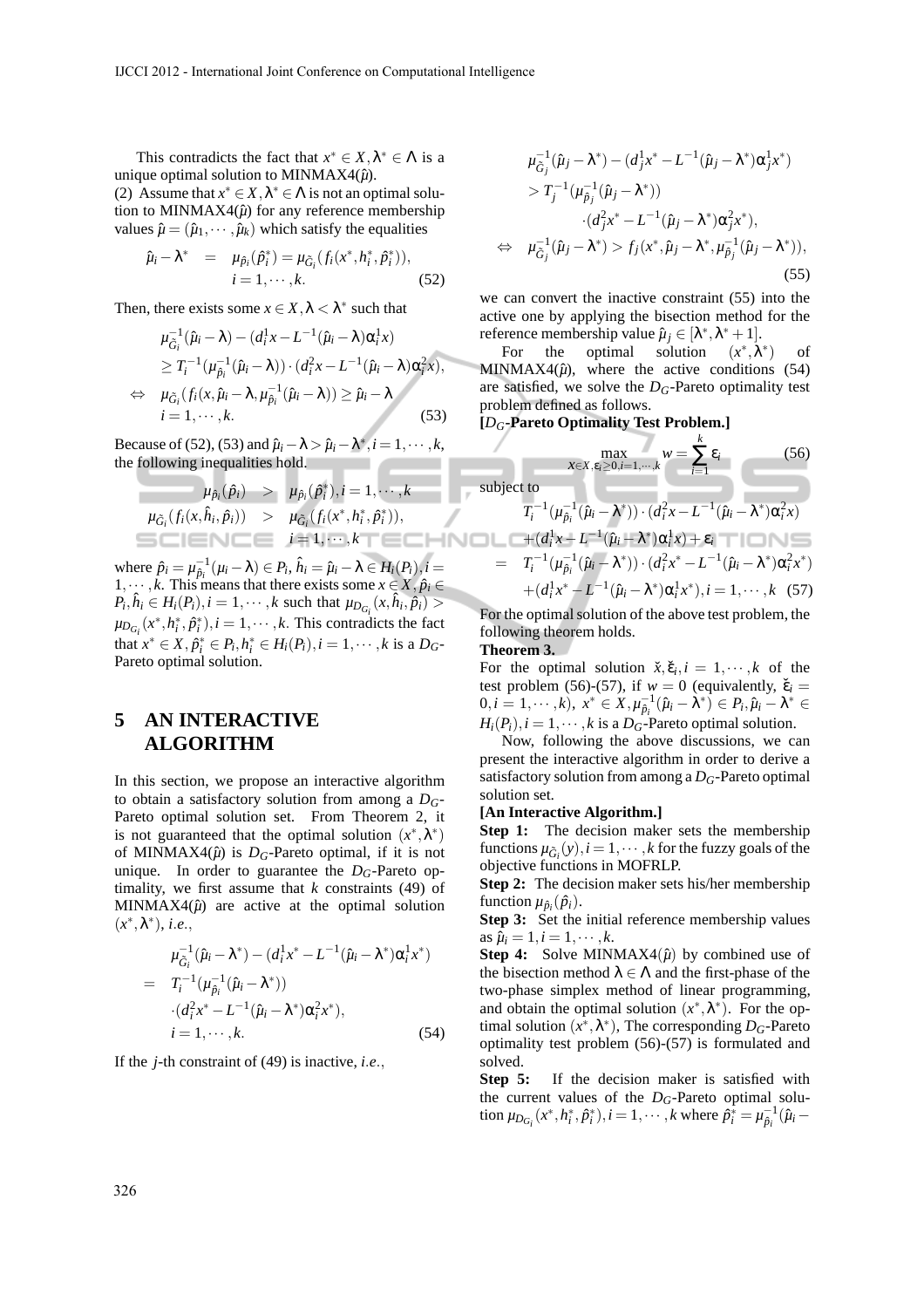Table 1: The parameters for LR-type fuzzy random variables  $\overline{c_i}$ *i*.

| $\frac{1}{2}$   2   1 | $\overline{3}$ |  | $l_{1i}^2$   1.3 1.1 1.2                                             |  |
|-----------------------|----------------|--|----------------------------------------------------------------------|--|
|                       |                |  | $l_{2i}^1$ -7 -7 -9 $ d_{2i}^2 $ 1.1 1.2 1.1                         |  |
|                       |                |  | $\alpha_{1i}^{1}$   0.5 0.4 0.5   $\alpha_{1i}^{2}$   0.05 0.04 0.05 |  |
|                       |                |  | $\alpha_{2i}^{1}$   0.3 0.5 0.4   $\alpha_{2i}^{2}$   0.05 0.04 0.05 |  |
|                       |                |  | $3_{1i}^1$   0.6 0.5 0.6   $\beta_{1i}^2$   0.06 0.05 0.06           |  |
|                       |                |  | $3_{2i}^{1} 0.4 \t0.5 \t0.5  \beta_{2i}^{2} 0.06 \t0.06 \t0.05 $     |  |

 $\lambda^*$ ,  $h_i^* = \hat{\mu}_i - \lambda^*, i = 1, \dots, k$ , then stop. Otherwise, the decision maker updates his/her reference membership values  $\hat{\mu}_i$ ,  $i = 1, \dots, k$ , and return to Step 4.

## **6 A NUMERICAL EXAMPLE**

We consider the following two-objective fuzzy random linear programming problem to demonstrate the feasibility of the proposed method under the hypothetical decision maker.

$$
[MOFRLP]
$$

$$
\min_{X \in X} \qquad \overline{\tilde{c}}_1 x = \overline{\tilde{c}}_{11} x_1 + \overline{\tilde{c}}_{12} x_2 + \overline{\tilde{c}}_{13} x_3
$$
\n
$$
\min_{X \in X} \qquad \widetilde{\tilde{c}}_2 x = \widetilde{\tilde{c}}_{21} x_1 + \widetilde{\tilde{c}}_{22} x_2 + \widetilde{\tilde{c}}_{23} x_3
$$

where  $X = \{(x_1, x_2, x_3) \ge 0 \mid 2x_1 + 6x_2 + 3x_3 \le$  $150,6x_1 + 3x_2 + 5x_3 \leq 175,5x_1 + 4x_2 + 2x_3$  $160, 2x_1 + 2x_2 + 3x_3 \ge 90$ , and it is assumed that a realization  $\overline{c}_{ij}(\omega)$  of an LR-type fuzzy random variable  $\overline{c}_{ij}$  is an LR fuzzy number whose membership function is defined as follows.

$$
\mu_{\widetilde{e}_{ij}(\omega)}(s) = \begin{cases} L\left(\frac{d_{ij}^1 + \bar{t}_i(\omega)d_{ij}^2 - s}{\alpha_{ij}^1 + \bar{t}_i(\omega)\alpha_{ij}^2}\right) & (s \le \bar{d}_{ij}(\omega)), \\ R\left(\frac{s - d_{ij}^1 + \bar{t}_i(\omega)d_{ij}^2}{\beta_{ij}^1 + \bar{t}_i(\omega)\beta_{ij}^2}\right) & (s > \bar{d}_{ij}(\omega)), \end{cases}
$$

where  $L(t) = R(t) = \max\{0, 1 - t\}$ , and the parameters  $d_{ij}^1$ , $d_{ij}^2$ ,  $\alpha_{ij}^1$ ,  $\alpha_{ij}^2$ ,  $\beta_{ij}^1$ ,  $\beta_{ij}^2$  are given in Table 1.

Moreover,  $\bar{t}_i$ ,  $i = 1, 2$  are Gaussian random variables defined as  $\bar{t}_i \sim N(0,1)$ .

In MOFRLP, let us assume that the hypothetical decision maker sets the membership functions as follows (Step 1, 2).

$$
\mu_{\tilde{G}_1}(f_1(x, h_1, \hat{p}_1)) = \frac{96.42857 - f_1(x, h_1, \hat{p}_1)}{96.42857 - 75}
$$
\n
$$
\mu_{\tilde{G}_2}(f_2(x, h_2, \hat{p}_2)) = \frac{(-285) - f_2(x, h_2, \hat{p}_2)}{(-285) - (-332.143)}
$$

$$
\mu_{\hat{p}_1}(\hat{p}_1) = \frac{\hat{p}_1 - 0.401066}{(0.714968 - 0.401066)}
$$

$$
\mu_{\hat{p}_2}(\hat{p}_2) = \frac{\hat{p}_2 - 0.213304}{(0.812859 - 0.213304)}
$$

Set the initial reference membership values as  $(\hat{\mu}_1, \hat{\mu}_2) = (1, 1)$  (Step 3), and solve MINMAX4( $\hat{\mu}$ ) by combined use of the bisection method with respect to λ and the first-phase of the two-phase simplex method of linear programming to obtain the corresponding *D<sub>G</sub>*-Pareto optimal solution  $(x^*, \lambda^*)$  (Step 4).

$$
\mu_{\tilde{G}_1}(f_1(x^*, h_1^*, \hat{p}_1^*)) = \mu_{\hat{p}_1}(\hat{p}_1^*) = 0.564271
$$
  

$$
\mu_{\tilde{G}_2}(f_2(x^*, h_2^*, \hat{p}_2^*)) = \mu_{\hat{p}_2}(\hat{p}_2^*) = 0.564271
$$

The hypothetical decision maker is not satisfied with the current value of the *DG*-Pareto optimal solution  $(x^*, \lambda^*)$ , and, in order to improve  $\mu_{D_{G_2}}(\cdot)$  =  $\min\{\mu_{\tilde{G}_2}(\cdot), \mu_{\hat{p}_2}(\cdot)\}\$  at the expense of  $\mu_{D_{G_1}}(\cdot)$  =  $\min\{\mu_{\tilde{G}_1}(\cdot),\mu_{\hat{p}_1}(\cdot)\}\text{, he/she updates his/her reference}$ membership values as  $(\hat{\mu}_1, \hat{\mu}_2) = (0.5, 0.6)$  (Step 5). Then, the corresponding *DG*-Pareto optimal solution is obtained by solving MINMAX4 $(\hat{\mu})$  (Step 4).

$$
\mu_{\tilde{G}_1}(f_1(x^*, h_1^*, \hat{p}_1^*)) = \mu_{\hat{p}_1}(\hat{p}_1^*) = 0.514421 \n\mu_{\tilde{G}_2}(f_2(x^*, h_2^*, \hat{p}_2^*)) = \mu_{\hat{p}_2}(\hat{p}_2^*) = 0.614421
$$

For the current value of the  $D<sub>G</sub>$ -Pareto optimal solution, the hypothetical decision maker updates his/her reference membership values  $(\hat{\mu}_1, \hat{\mu}_2) = (0.52, 0.59)$ in order to improve  $\mu_{D_{G_1}}(\cdot)$  at the expense of  $\mu_{D_{G_2}}(\cdot)$ slightly (Step 5). The corresponding  $D_G$ -Pareto optimal solution is obtained by solving MINMAX4 $(\hat{\mu})$ (Step 4).

$$
\mu_{\tilde{G}_1}(f_1(x^*, h_1^*, \hat{p}_1^*)) = \mu_{\hat{p}_1}(\hat{p}_1^*) = 0.529412
$$
  

$$
\mu_{\tilde{G}_2}(f_2(x^*, h_2^*, \hat{p}_2^*)) = \mu_{\hat{p}_2}(\hat{p}_2^*) = 0.599412
$$

Then, since the hypothetical decision maker is satisfied with the current value of the  $D<sub>G</sub>$ -Pareto optimal solution, stop the interactive processes (Step 5). The interactive processes under the hypothetical decision maker are summarized in Table 2.

In order to compare our proposed approach with the previous ones, let us obtain one of the Pareto optimal solutions of MOP8 $(\hat{p})$ , which is defined in membership space, *i.e.*,  $\mu_{\tilde{G}_i}(f_i(x, h_i, \hat{p}_i)), i = 1, \dots, k$ . Similar to MINMAX3 $(\hat{\mu})$ , we can formulate the following minmax problem to obtain the Pareto optimal solution of MOP8 $(\hat{p})$ .

$$
[\textbf{MINMAX5}(\hat{p}, \hat{\mu})]
$$

$$
\min_{\mathcal{X} \in X, h_i \in [0,1], i=1,\cdots,k, \lambda \in \Lambda} \lambda
$$

subject to

$$
\hat{\mu}_i - \mu_{\tilde{G}_i}(f_i(x, h_i, \hat{p}_i)) \leq \lambda, i = 1, \cdots, k,
$$
  

$$
\mu_{\tilde{G}_i}(f_i(x, h_i, \hat{p}_i)) = h_i, i = 1, \cdots, k.
$$